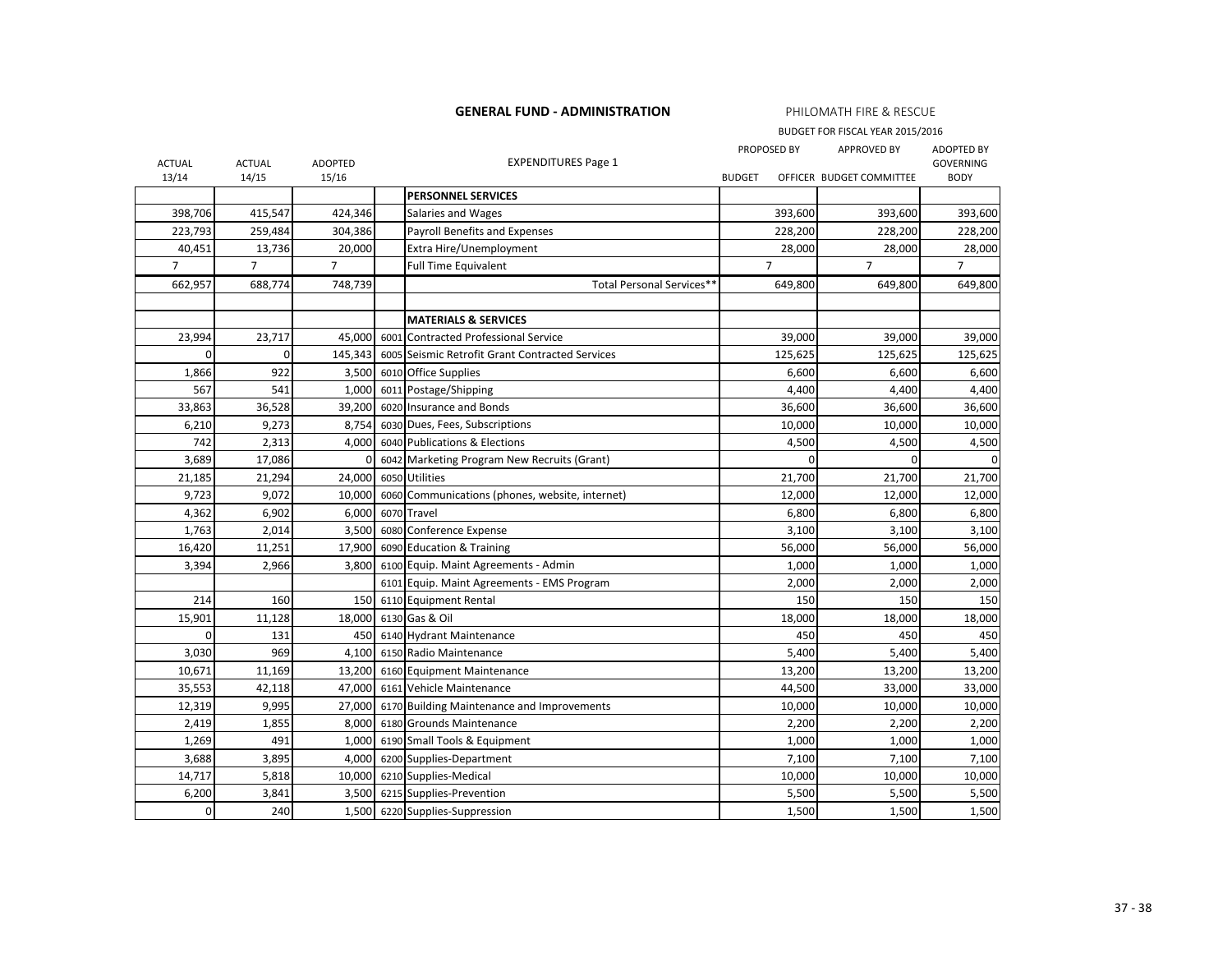## **GENERAL FUND - ADMINISTRATION**

|               |               |                |        |                                                 |               |           | BUDGET FOR FISCAL YEAR 2016/2017 |                                       |
|---------------|---------------|----------------|--------|-------------------------------------------------|---------------|-----------|----------------------------------|---------------------------------------|
| <b>ACTUAL</b> | <b>ACTUAL</b> | <b>ADOPTED</b> |        | <b>EXPENDITURES, PAGE 2</b>                     | PROPOSED BY   |           | <b>APPROVED BY</b>               | <b>ADOPTED BY</b><br><b>GOVERNING</b> |
| 13/14         | 14/15         | 15/16          |        |                                                 | <b>BUDGET</b> |           | OFFICER BUDGET COMMITTEE         | <b>BODY</b>                           |
| 250           | $\pmb{0}$     | 250            |        | 6230 Supplies-Haz Mat Supplies                  |               | 250       | 250                              | 250                                   |
| 1,231         | 801           | 4,500          |        | 6240 Supplies-Miscellaneous Maintenance         |               | 1,500     | 1,500                            | 1,500                                 |
| 3,639         | 7,778         | 8,700          |        | 6250 Uniforms                                   |               | 10,700    | 10,700                           | 10,700                                |
| 6,110         | 6,810         | 9,200          |        | 6260 Dispatch                                   |               | 9,200     | 9,200                            | 9,200                                 |
| 9,811         | 9,026         | 12,000         |        | 6270 Volunteer Activities                       |               | 12,000    | 12,000                           | 12,000                                |
| 2,942         | 4,473         | 5,000          |        | 6280 Volunteer-Incentive                        |               | 5,000     | 5,000                            | 5,000                                 |
| $\mathbf 0$   | 7,971         | $\overline{0}$ |        | 6290 Volunteer Insurance (3rd of 3 yrs) (grant) |               | $\Omega$  | 0                                | 0                                     |
| 15,427        | 11,000        | 11,000         |        | 6300 Volunteer-Length of Service                |               | 11,000    | 11,000                           | 11,000                                |
| 861           | 3,604         | 5,000          |        | 6310 Physical Exams                             |               | 5,000     | 5,000                            | 5,000                                 |
| 1,119         | 4,158         | 1,500          |        | 6320 Community Involvement                      |               | 1,500     | 1,500                            | 1,500                                 |
| 5,838         | 2,011         | 1,000          |        | 6900 Miscellaneous Expense                      |               | 4,500     | 4,500                            | 4,500                                 |
| $\Omega$      | $\Omega$      | 572,737        |        | 6910 Seismic Retrofit Grant - Materials         |               | 572,737   | 572,737                          | 572,737                               |
| 280,987       | 293,320       | 1,080,784      |        | <b>Total Materials &amp; Services</b>           |               | 1,081,712 | 1,070,212                        | 1,070,212                             |
|               |               |                |        |                                                 |               |           |                                  |                                       |
|               |               |                |        | <b>CAPITAL OUTLAY</b>                           |               |           |                                  |                                       |
| 350           | 7,182         | 23,000         |        | 7015 Training Equipment                         |               | 0         | $\overline{0}$                   | $\mathbf 0$                           |
| 118,869       | 226           | 11,400         |        | 7020 Department Equipment - Suppression         |               | 20,000    | 20,000                           | 20,000                                |
|               |               |                |        | 7021 Department Equipment - Training            |               | 500       | 500                              | 500                                   |
|               |               |                |        | 7022 Department Equipment - Buildings/Grounds   |               | 500       | 500                              | 500                                   |
| $\mathbf 0$   | 456           | $\overline{0}$ |        | 7030 Medical Equipment                          |               | 1,200     | 1,200                            | 1,200                                 |
| 820           | 759           | 1,950          |        | 7040 Office Equipment                           |               | 3,600     | 3,600                            | 3,600                                 |
| 34,625        | 6,517         | 22,800         |        | 7060 Radios and Mapping                         |               | 3,000     | 3,000                            | 3,000                                 |
| $\mathbf 0$   | 3,000         | 7,270          |        | 7070 Hose/Appliances                            |               | 8,100     | 8,100                            | 8,100                                 |
| 18,165        | 20,785        | 20,000         |        | 7080 Protective Equipment                       |               | 20,000    | 0                                | 0                                     |
| 22,277        | 0             | $\overline{0}$ |        | 7090 Vehicles/Equipment                         |               | 0         | $\mathbf 0$                      | 0                                     |
| $\mathbf 0$   | $\mathbf 0$   | 140000         |        | 7100 Seismic Grant                              |               | 140,000   | 140,000                          | 140,000                               |
|               | $\Omega$      |                |        | 7150 Vehicle                                    |               | $\Omega$  | $\mathbf 0$                      |                                       |
|               |               |                | Bond   | <b>Bond Program Expenses</b>                    |               | 1,500,000 | 1,500,000                        | 1,500,000                             |
| 195,106       | 38,925        | 226,420        |        | <b>Total Capital Outlay</b>                     |               | 1,696,900 | 1,676,900                        | 1,676,900                             |
|               |               |                |        |                                                 |               |           |                                  |                                       |
| 3,500         | 3,500         | 15,000         |        | 8005 Operating Contingency                      |               | 15,000    | 46,500                           | 46,500                                |
|               |               |                |        | <b>Transfers - From General Fund</b>            |               |           |                                  |                                       |
| $\mathbf 0$   | $\mathbf 0$   |                | 0 9000 | Land/Building Reserve Fund                      |               | 25,000    | 25,000                           | 25,000                                |
| $\Omega$      | $\Omega$      | $\overline{0}$ | 9010   | Vehicle Reserve Fund                            |               | 42,343    | 42,343                           | 42,343                                |
| 1,500         | 1,500         | $\overline{0}$ | 9020   | <b>Equipment Reserve Fund</b>                   |               | 20,000    | 20,000                           | 20,000                                |
| 302,954       | 302,954       |                | 3010   | <b>Ending Fund Balance</b>                      |               |           |                                  |                                       |
|               |               |                |        |                                                 |               |           |                                  |                                       |
| $\mathbf 0$   |               |                | Bond   | <b>Bond Building Reserve</b>                    |               | 500,000   | 500,000                          | 500,000                               |
|               |               | 250,000        |        | 3010 Unappropriated Ending Fund Balance         |               | 300,000   | 300,000                          | 300,000                               |
|               |               |                |        |                                                 |               |           |                                  |                                       |
| 1,447,004     | 1,328,974     | 2,320,943      |        | TOTAL ADMINISTRATION DEPT. EXPENDITURES         |               | 4,330,755 | 4,330,755                        | 4,330,755                             |